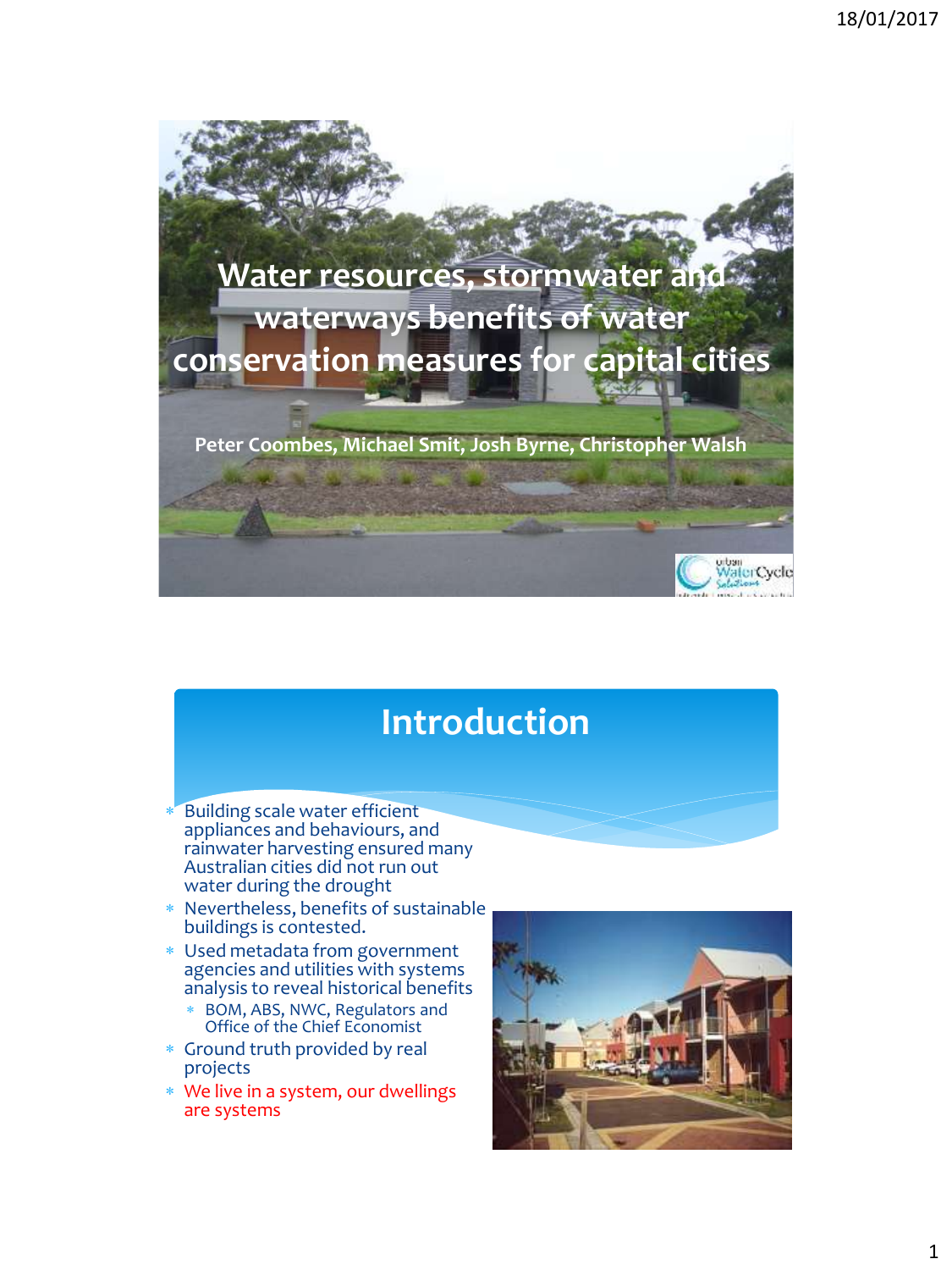

## SEQ Monitoring during drought



Houses with rainwater harvesting and water efficient appliances: water use patterns

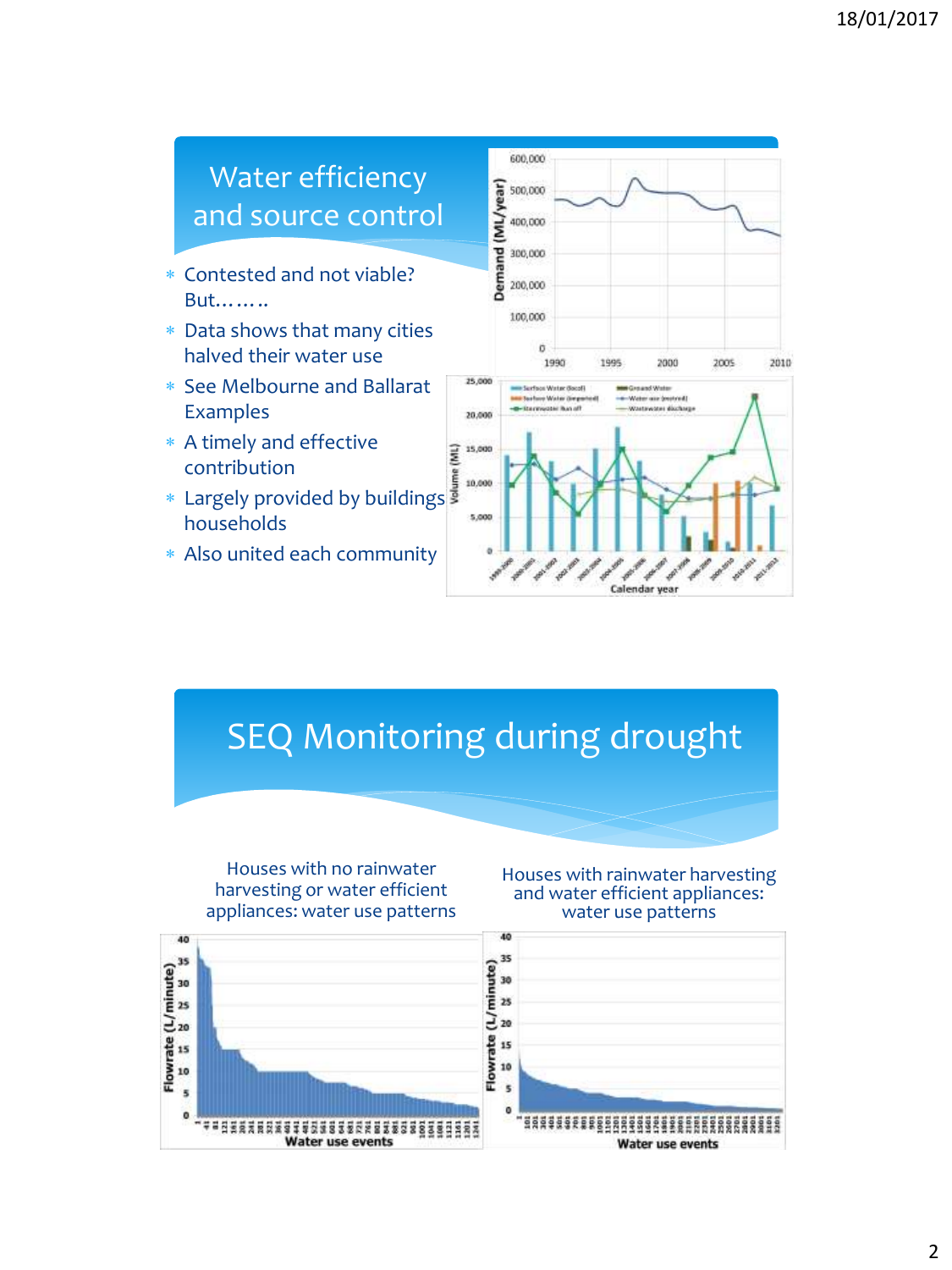#### Household Expenditure for Water 14,000 Total Bill tousehold expense (\$m)  $\overline{5}$  12,000 **Water Rill** SE 10,000<br> **EXE 10,000**<br> **EXE 10,000**<br> **EXE 10,000**<br> **EXE 10,000**<br> **EXE 10,000**<br> **EXE 10,000** WaterUse Household expenditure is an indicator of economic welfare Examined total water bill (water and sewerage) & the water proportion revenue ö **Pallist Pape Date Polky**  Total bill increased by 67% (\$2.8 billion) since 2007 5000 Water bill increased by 84% (\$2 Annual average water bill 900 billion) since 2007 ico Water demand increased by 23%  $700$ (\$/household) 600 However, household water bills 500 increased by 91% for major utilities 400 and only 51% for NSW utilities 300 Impact of BASIX 200 100 \* \$277/hh/year benefit  $\mathfrak{g}$

**PASSED** 

#### South Australian household expenditure

\$1.75 billion since 2005

- Household expenditure on water proportion of water bills increased by 184%
- Household expenditure on total water bills increased by 98%
- But residential water use only increase by 8%
- Average expenditure on water increased by 103%



and a fact and and and and and

**POINT**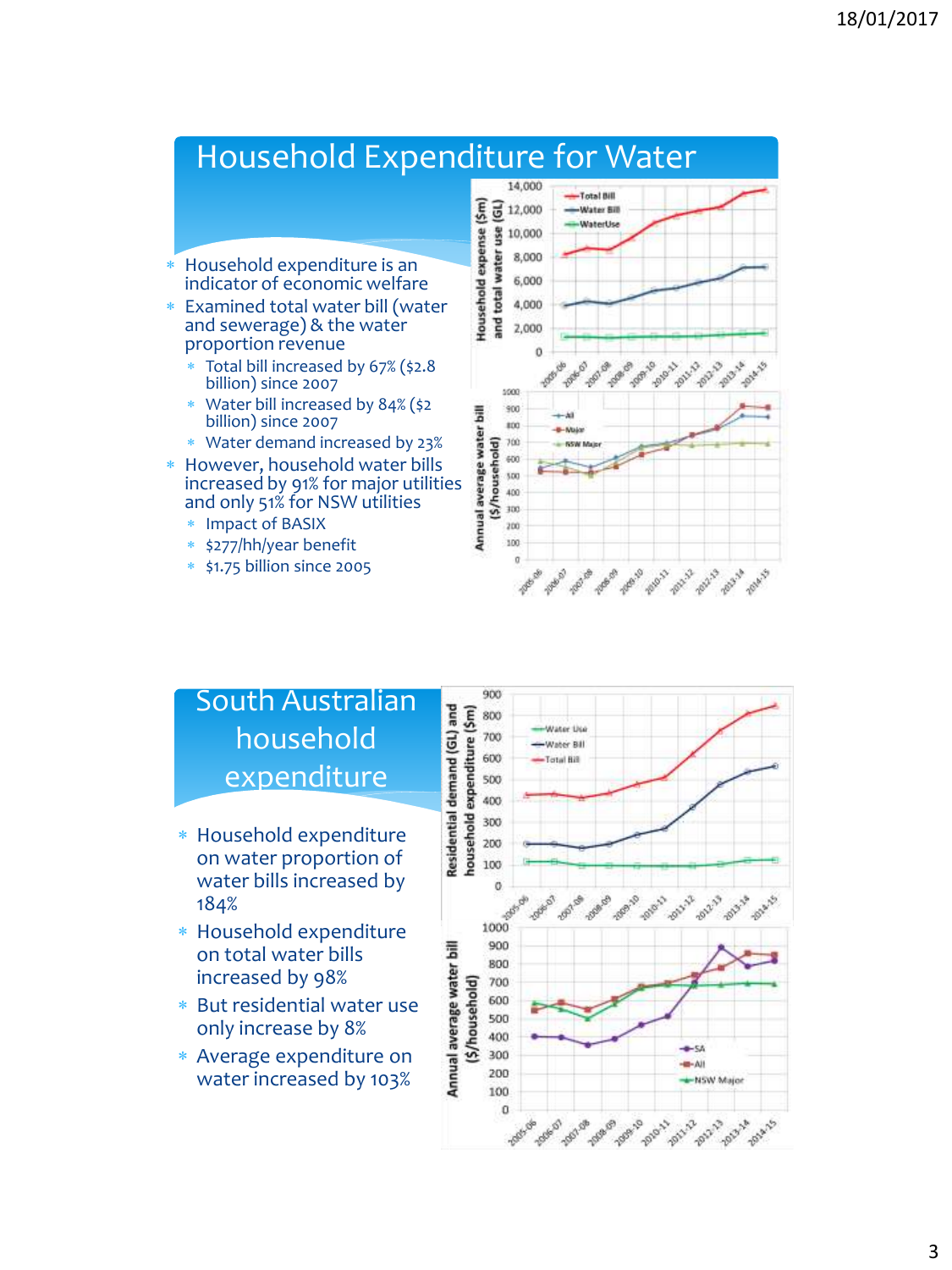# Operating costs of Water Utilities

- Water operating costs of NSW utilities substantially less the other areas
	- BASIX, Sustainable Buildings
	- Better investment decisions
	- Benefit: \$1282/property/yr
	- \$1.27 billion to 2004



## Water operating costs of SA utilities

- SA water operating costs have increased by 120%
- NSW (BASIX) water operating costs increased by 54%

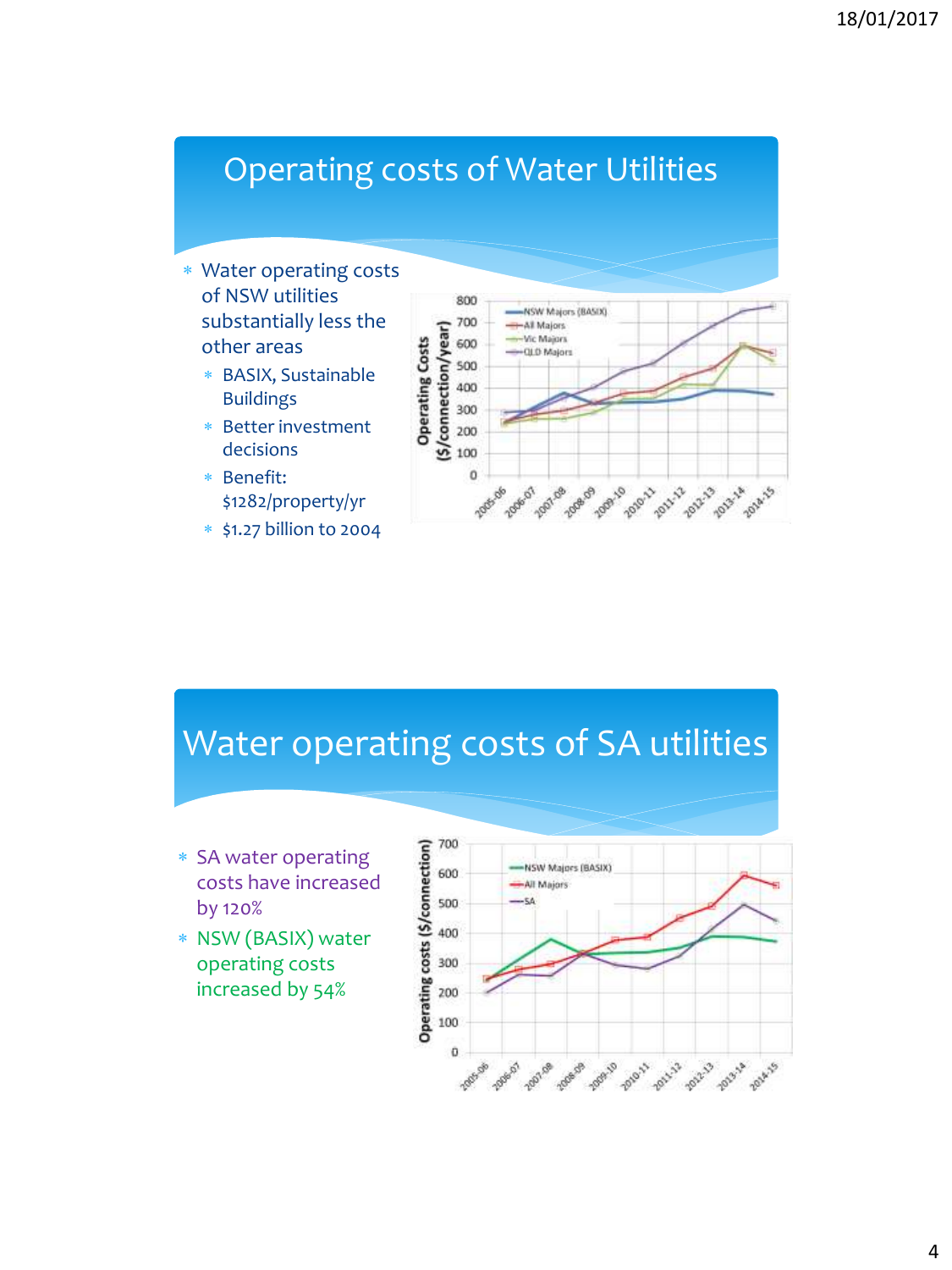## Household energy

- MetaData from the Office of the Chief Economist and ABS
- Changing energy mix
	- Different across the country
- Significant reductions or stablization since mid 1990s
	- Driven by household behaviour and efficiency
	- Vic: 9% reduction since 2004
	- SA: 1% reduction since 2004



## Rainwater harvesting and water efficiency in capital cities (ABS)

| <b>Capital City</b> | <b>HHs with RW</b> | <b>Proportion</b><br><b>HHs with RW</b><br>$(\%)$ | <b>Water</b><br>savings<br>(ML) | <b>Estimated</b><br>Value (\$m) |  |
|---------------------|--------------------|---------------------------------------------------|---------------------------------|---------------------------------|--|
| <b>Sydney</b>       | 249,900            | 14.6                                              | 10,458                          | 30.1                            |  |
| <b>Melbourne</b>    | 376,900            | 23.9                                              | 13,438                          | 45.6                            |  |
| <b>Brisbane</b>     | 237,600            | 31                                                | 11,861                          | 38.7                            |  |
| <b>Adelaide</b>     | 165,800            | 33.7                                              | 6,875                           | 29.5                            |  |
| <b>Perth</b>        | 51,600             | 7.4                                               | 2,999                           | 5.9                             |  |
| <b>Hobart</b>       | 12,100             | 13.5                                              | 590                             | 2.1                             |  |
| <b>Darwin</b>       | 6,384              | 12                                                | 554                             | 1.2                             |  |
| <b>Canberra</b>     | 25,922             | 21.3                                              | 1,296                           | 2.8                             |  |
| <b>Total</b>        | 1,126,206          | 20.4                                              | 47,726                          | 155.9                           |  |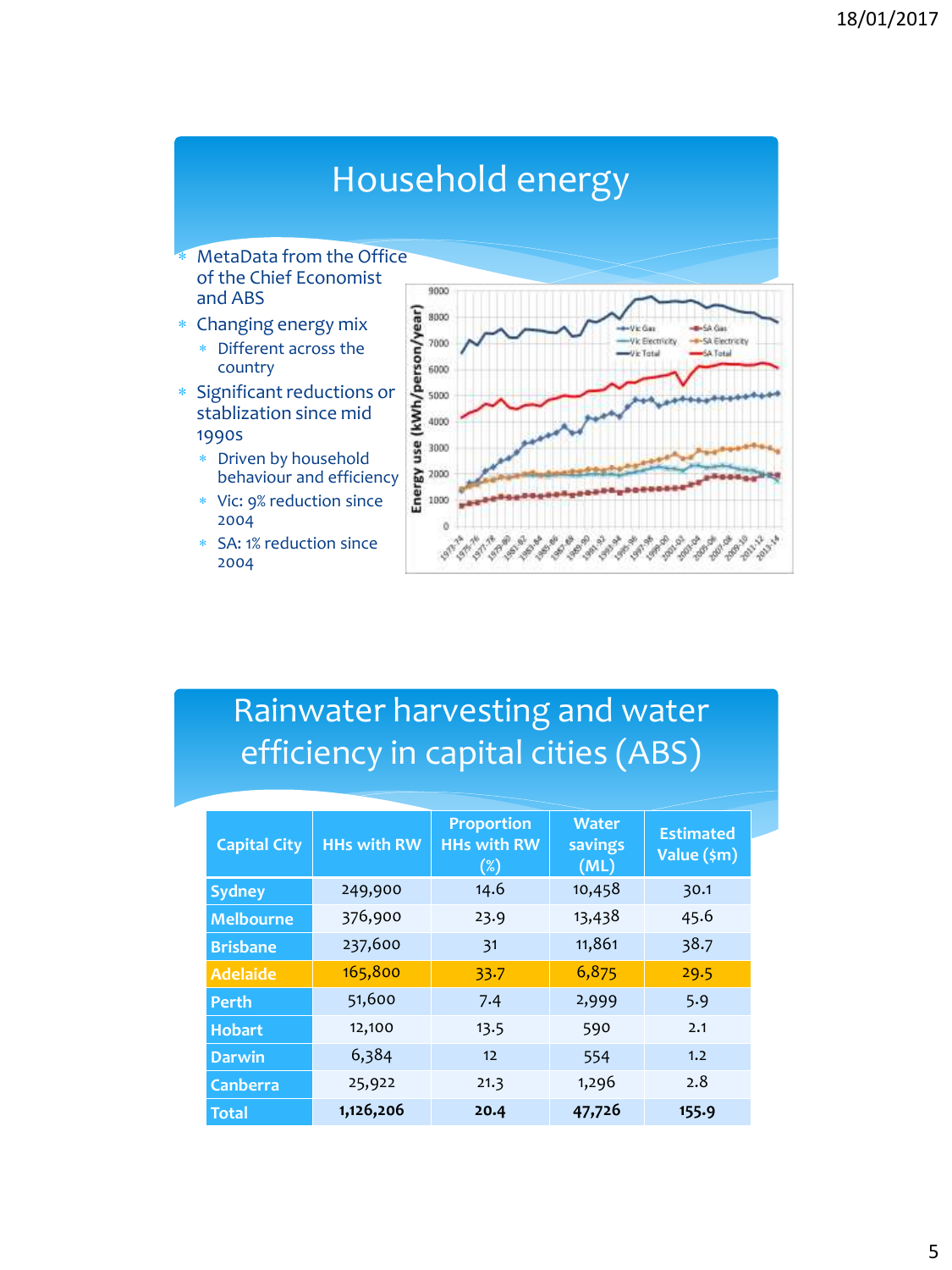### Rainwater harvesting and water efficient appliances – calibrated systems analysis

| <b>Capital</b><br><b>City</b> | <b>RW</b><br>supply<br>(kL/yr) | <b>WEA</b><br>savings<br>(kL/yr) | <b>Total RW</b><br>supply<br>(ML/yr) | <b>Total WEA</b><br>savings<br>(ML/yr) | <b>RW</b><br>value<br>(\$m) | <b>WEA</b><br>value<br>(\$m) | <b>Total</b><br>value<br>(\$m) |
|-------------------------------|--------------------------------|----------------------------------|--------------------------------------|----------------------------------------|-----------------------------|------------------------------|--------------------------------|
| <b>Sydney</b>                 | 70                             | 49                               | 17,493                               | 25,948                                 | 50.4                        | 75                           | 125                            |
| <b>Melbourne</b>              | 53                             | 31                               | 19,976                               | 10,051                                 | 67.7                        | 34                           | 102                            |
| <b>Brisbane</b>               | 66                             | 25                               | 15,682                               | 12,963                                 | 51.1                        | 42                           | 93                             |
| <b>Adelaide</b>               | 43                             | 26                               | 7,129                                | 2,751                                  | 30.6                        | 12                           | 42                             |
| <b>Perth</b>                  | 54                             | 50                               | 2,786                                | 6,928                                  | 5.5                         | 14                           | 19                             |
| <b>Hobart</b>                 | 41                             | 27                               | 496                                  | 1,317                                  | 1.7                         | 5                            | 6                              |
| <b>Darwin</b>                 | 61                             | 34                               | 389                                  | 841                                    | 0.9                         | $\overline{2}$               | 3                              |
| <b>Canberra</b>               | 50                             | 27                               | 1,296                                | 1,793                                  | 3.9                         | 5                            | 9                              |
| <b>Total</b>                  |                                |                                  | 65,248                               | 62,592                                 | 212                         | 188                          | 400                            |



| a criterial                         |         | <b>Water use</b>   Proportion |
|-------------------------------------|---------|-------------------------------|
|                                     | (kL/yr) | $(\%)$                        |
| Leak detection and behaviour change | 35      | 17                            |
| mains                               | 48      | 24                            |
| rainwater                           | 87      | 43                            |
| <b>Water efficient appliances</b>   | 34      | 17                            |
| Total (circa 1998)                  | 204     | 100                           |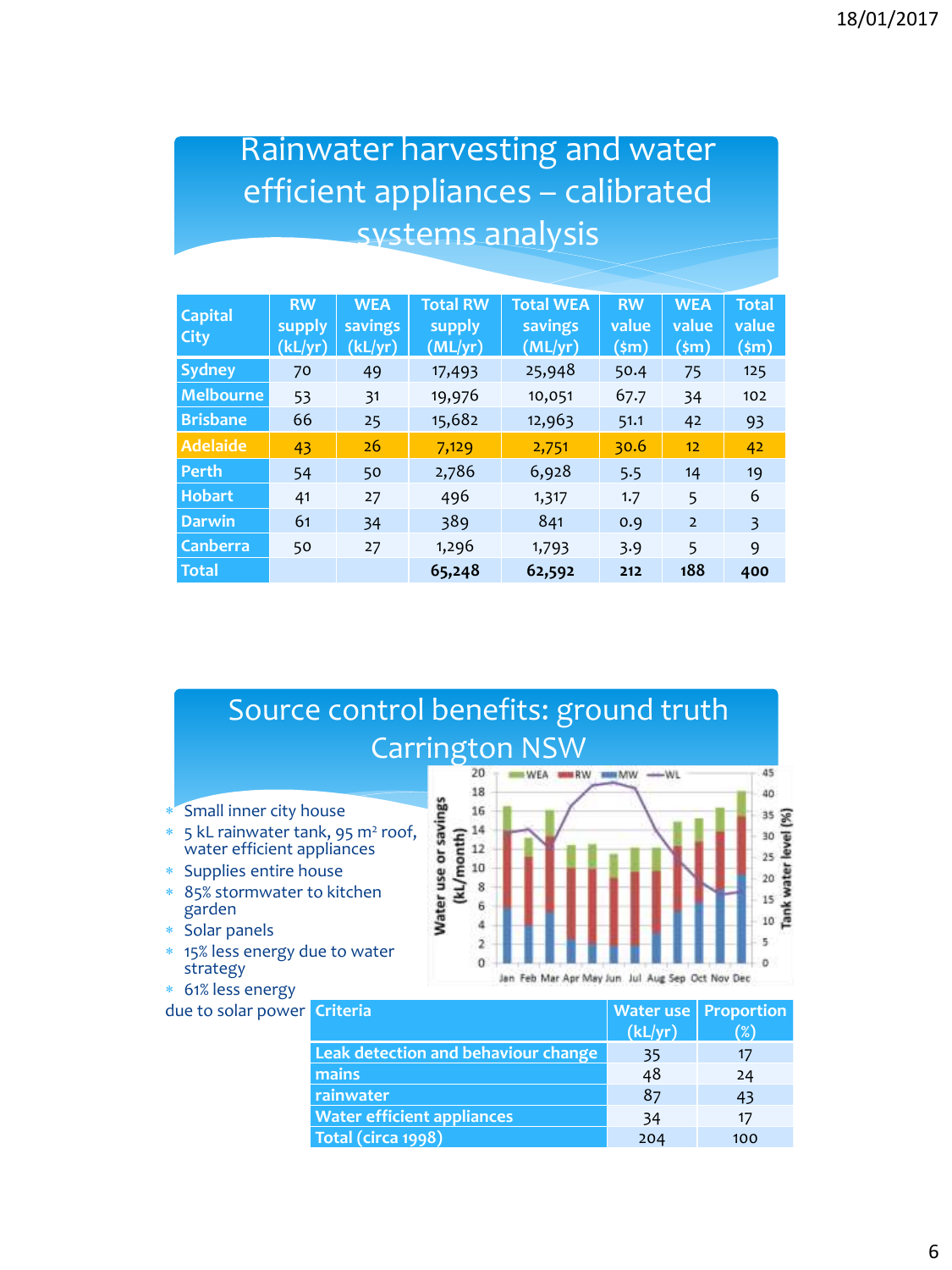#### Fremantle: Western Australia

- Suburban property: rainwater supply to all uses from 20 kL tank supplied by 200 m<sup>2</sup> roof
- Edible rain gardens
- No stormwater runoff
- Greywater and groundwater supply also
- Water efficient appliances
- Solar energy
- 53% reduction in energy use
- With solar energy makes more energy than uses
- Comprehensive monitoring



### Richmond: inner city Melbourne

- Small inner city property with solar energy.
- 120 m<sup>2</sup> roof connected to two 2.75 kL slimline rainwater tanks
- Supplies toilet and laundry overflows to edible raingardens
- No additional energy use but 31% reduction due to solar energy
- About 40 kL rainwater supply each year



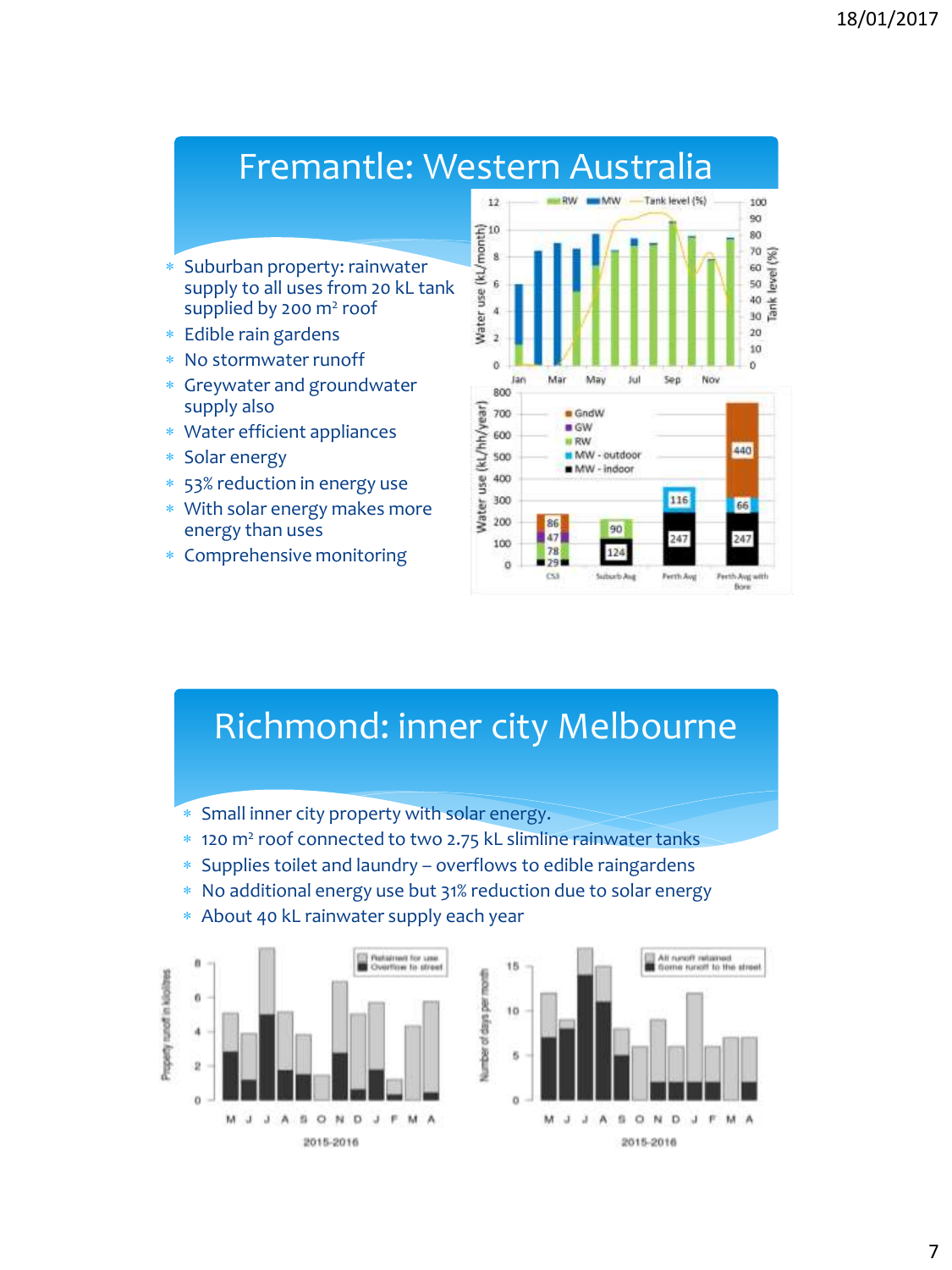| Stormwater benefits of water                   |                                                       |                 |           |              |  |  |
|------------------------------------------------|-------------------------------------------------------|-----------------|-----------|--------------|--|--|
| conservation                                   |                                                       |                 |           |              |  |  |
| (integrated solutions with edible raingardens) |                                                       |                 |           |              |  |  |
|                                                | Reduced pollutant loads (Tonnes/yr)<br><b>Reduced</b> |                 |           |              |  |  |
| <b>Capital City</b>                            | runoff<br>(ML/yr)                                     | <b>TSS</b>      | <b>TP</b> | <b>TN</b>    |  |  |
| <b>Sydney</b>                                  | 17,493                                                | 4,523 (7,790)   | 8.5(11.1) | 54.5 (96.6)  |  |  |
| <b>Melbourne</b>                               | 19,976                                                | 3,807 (26,681)  | 7.5(34.3) | 52.4 (258.9) |  |  |
| <b>Brisbane</b>                                | 15,682                                                | 2,756 (9,098)   | 5.5(11.5) | 36.1(113.1)  |  |  |
| <b>Adelaide</b>                                | 7,129                                                 | 829(6,460)      | 1.7(9.0)  | 11.8(65.5)   |  |  |
| Perth                                          | 2,786                                                 | 630 (773)       | 1.2(1.1)  | 7.84(9)      |  |  |
| <b>Hobart</b>                                  | 496                                                   | 122 (361)       | 0.24(0.5) | 1.56(4.7)    |  |  |
| <b>Darwin</b>                                  | 389                                                   | 144 (178)       | 0.26(0.7) | 1.47(2)      |  |  |
| <b>Canberra</b>                                | 1,296                                                 | 233 (2,162)     | 0.47(1.0) | 5.96(22.5)   |  |  |
| <b>Total</b>                                   | 65,248                                                | 13,044 (53,501) | 25(69)    | 172 (572)    |  |  |

# Water security benefits (2014)

- Used the calibrated Systems Framework for each city
- Determined the net present value of water security provided by existing households
- For each capital city for 2014

| <b>Capital City</b> | <b>Total savings</b><br>(ML/yr) | <b>Security</b><br>Value (\$m) |  |
|---------------------|---------------------------------|--------------------------------|--|
| <b>Sydney</b>       | 43,441                          | 69                             |  |
| <b>Melbourne</b>    | 30,027                          | 86                             |  |
| <b>Brisbane</b>     | 28,645                          | 139                            |  |
| <b>Adelaide</b>     | 9,880                           | 31                             |  |
| <b>Perth</b>        | 9,714                           | 89                             |  |
| <b>Hobart</b>       | 1,813                           | 21                             |  |
| <b>Darwin</b>       | 1,230                           | 3                              |  |
| Canberra            | 3,089                           | 45                             |  |
| <b>Total</b>        | 127,839                         | 483                            |  |